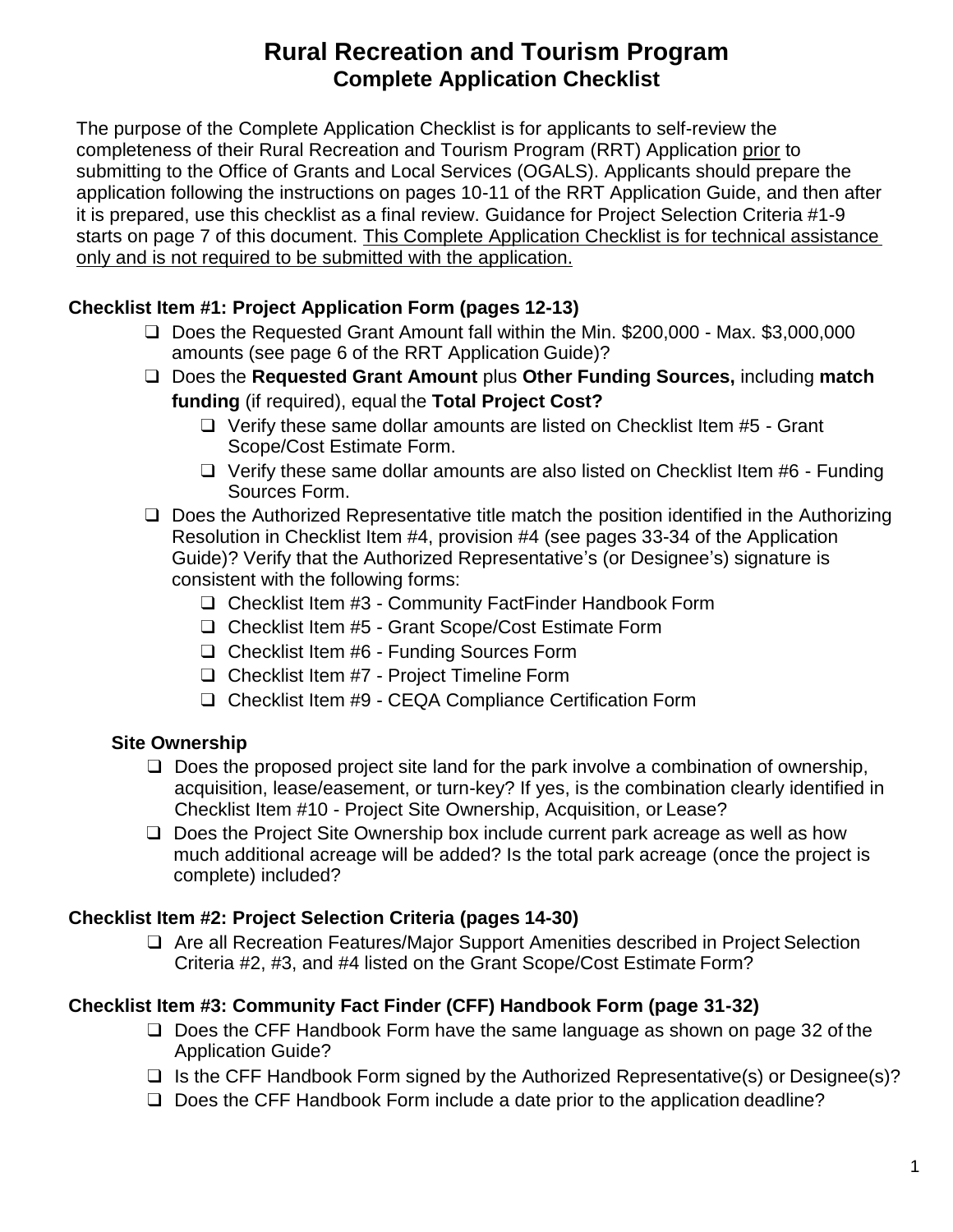#### **Checklist Item #4: Authorizing Resolution (pages 33-34)**

- ❑ Does the Authorizing Resolution include all of the items/language from the Resolution template found on page 34 of the Application Guide?
- $\Box$  Is the Governing Body the same as the applicant on Checklist Item #1 Project Application Form? (For example: City, County, District)
- ❑ Does the name of the project match the project name on Checklist Item #1 -Project Application Form? (Page 13 of the Application Guide)
- $\Box$  Is the Authorized Representative, listed in provision #4 of the Resolution, identified with the position title only, and is it the same position title for the Application Form's Authorized Representative?
- ❑ If necessary, has an email from the Authorized Representative, or a letter signed by the Authorized Representative been sent that lists a Designee(s) by position title to sign documents on behalf of the Authorized Representative?
- $\Box$  Is the Resolution signed by the Clerk or is there evidence provided that it was adopted?
- ❑ Does the Resolution list the date of adoption?

#### **Checklist Item #5: Grant Scope/Cost Estimate Form (pages 35-37)**

- $\Box$  Is the project an Acquisition? If yes:
	- ❑ List the associated parcel numbers that are connected to the acquisition outlined under Checklist Item #10 - Project Site Ownership, Acquisition, or Lease.
	- ❑ Make sure this information is checked under the Project Site Ownership box on Checklist Item #1 - Project Application Form.
- ❑ Is *"Construct a new..."* or *"Renovate an existing..."* included at the front of each Recreation Feature and Major Support Amenity per instructions on page 35 of the Application Guide?
- ❑ Is each distinct Recreation Feature or Major Support Amenity listed as its own line item?
- ❑ If the Grant Scope/Cost Estimate Form exceeded more than one page, was "Continued from page 1" added to the top of page two?
- ❑ Are all Recreation Feature(s) and Major Support Amenity(s) described in the Project Selection Criteria #1 through Criteria #9, and in the Concept Level Site Plan, listed on the Grant Scope/Cost Estimate Form?
	- ❑ If the project includes multiple Recreation Features or Major Support Amenities of the same type, is the specific number of that same type of sports fields, courts, playgrounds, restroom buildings, parking lots, etc. listed?
		- ❑ Are the types of fields clearly defined? For example, "Construct two new soccer fields" or "Renovate one existing soccer field and one baseball field."
		- ❑ Are Multi-Use Sports Fields clearly defined? For example, list "Construct one new multi-sports complex including soccer, football and a baseball diamond."
		- ❑ Are play areas/grounds clearly defined? Include the number of physically separate and distinct play areas/grounds. For example, "Construct three new play areas" if the project involves building three new, distinct and separate playgrounds in different locations of the park.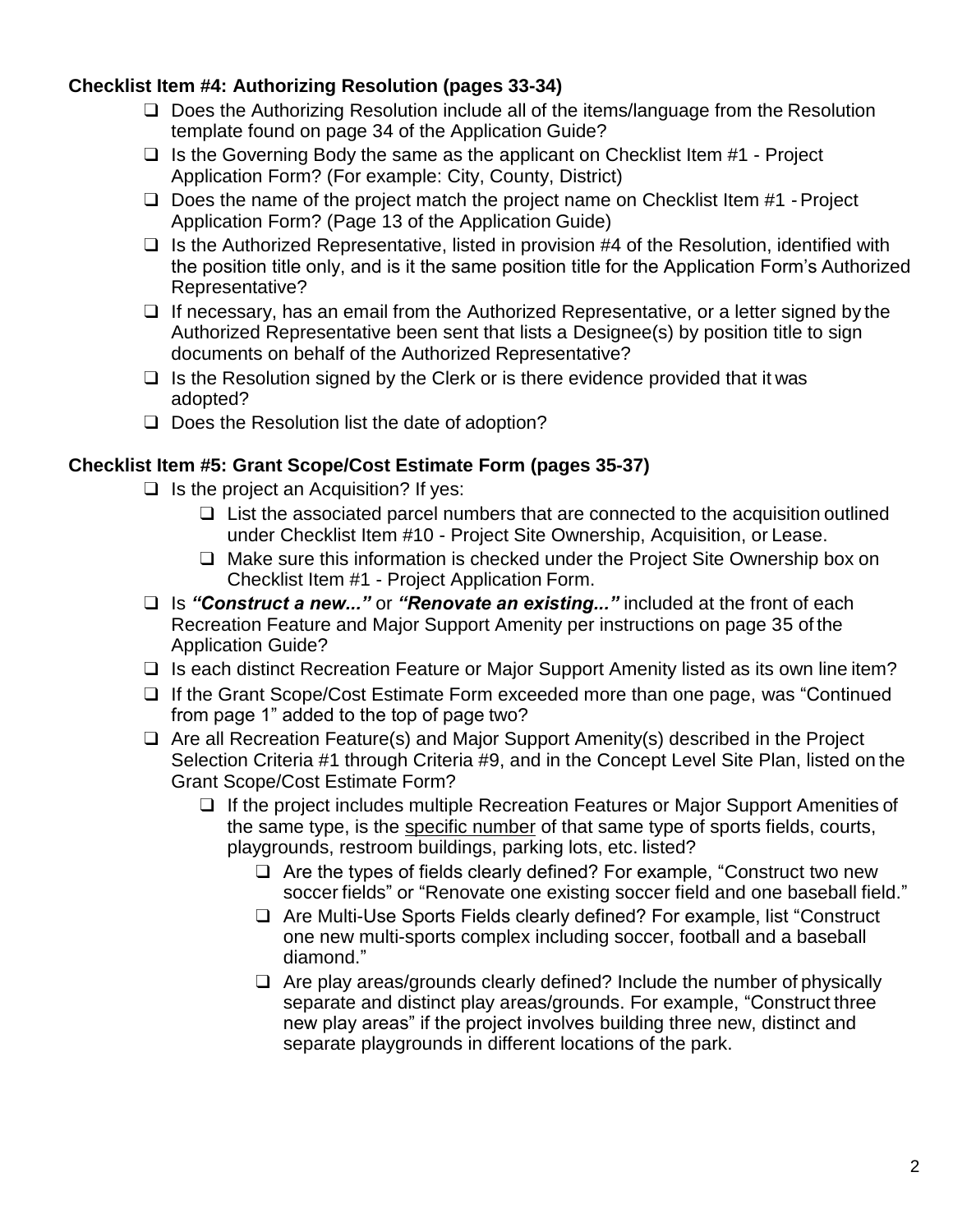- ❑ For Picnic/BBQ, a group picnic area is one that includes multiple tables grouped in close proximity and is clearly designed for group gatherings. This would be listed as "Renovate one existing group picnic area." Are the specific number of group picnic areas listed?
	- $\Box$  If individual picnic tables will be spread throughout the park, then list as "Construct new picnic areas throughout the park" on the form.
- ❑ Is the lighting clearly described as being specific to a Recreation Feature and/or Major Support Amenity? Or, if the lighting is not specific to a Feature or Amenity, then is it described as "throughout the park?"
- ❑ Are items such as Personnel, Demolition and Site Grading folded into the lump sum cost of the associated Recreation Feature(s) and Major Support Amenity(s) per instructions on pages 35-36 of the Application Guide? These are folded into the lump sum cost instead of being listed as line items because they are not what the public expects to see in the park when the project is complete.
- $\Box$  Are contingency costs folded into the lump sum cost of the associated Recreation Feature(s) and Major Support Amenity(s) per the instructions on page 36 of the Application Guide?
- ❑ Are pre-construction costs including permitting, design, CEQA, etc. excluded as line items? The pre-construction costs are only to be identified as a lump sum cost on the bottom of the form under line item (B), Total Estimated Pre-Construction Cost (see page 51 of the Application Guide).
- ❑ Have all ineligible costs shown on page 53 of the Application Guide been removed from the proposed project?

#### **Costs:**

- ❑ Does the **Total Project Cost** and **Requested Grant Amount** correspond to the same amounts listed on Checklist Item #1 - Project Application Form and Checklist Item #6 - Funding Sources Form?
- ❑ Does the estimated amount of the Grant to be charged to pre-construction not exceed 25% of Grant?
- ❑ Has the math within the form been checked for correct additions?

### **Signature/Paragraph:**

- $\Box$  Is the paragraph above the signature line consistent with page 37 of the Application Guide?
- $\Box$  Is the form signed by the Authorized Representative(s) or Designee(s)?

### **Checklist Item #6: Funding Sources Form (pages 38-39)**

- ❑ If the **Total Project Cost** is more than the **Grant Request**,does the other funding source(s) listed on the Funding Sources Form total the difference? For other funding source(s):
	- ❑ If required (where the Median Household Income is over \$56,982), is at least 20% match funding included?
	- ❑ Are the dates to secure committed funding before November 5, 2021?
	- ❑ Is the **Total Project Cost** consistent with Checklist Item #1 Project Application Form and Checklist Item #5 - Grant Scope/Cost Estimate Form?
	- ❑ Did the response to Project Selection Criterion #6 indicate other funding for construction that is not listed on the form?
	- ❑ Do all funding sources add up correctly to the **Total Project Cost**?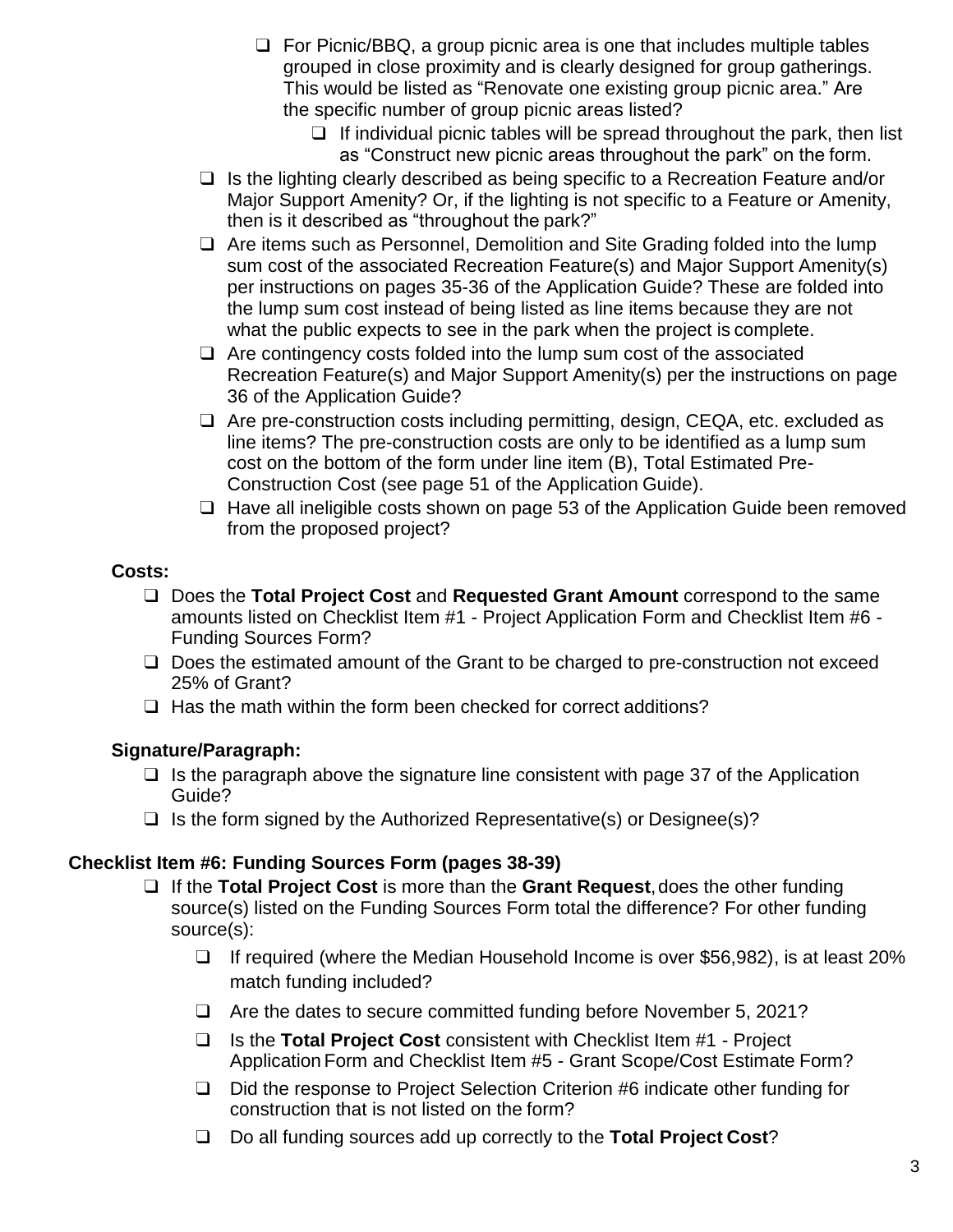### **Signature/Paragraph:**

- $\Box$  Is the paragraph above the signature line consistent with page 39 of the Application Guide?
- $\Box$  Is the form signed by the Authorized Representative(s) or Designee(s)?

### **Checklist Item #7: Project Timeline Form (pages 40-42)**

### **Grand Opening Dates:**

- ❑ Is the Grand Opening on or before March 2025?
- ❑ Is the Operation and Maintenance of the project site **through at least 2050**?

### **Signature/Paragraph:**

- $\Box$  Is the paragraph above the signature line consistent with page 42 of the Application Guide?
- $\Box$  Is the form signed by the Authorized Representative(s) or Designee(s)?

### **Checklist Item #8: Applicant Capacity (page 43)**

**Note**: If a different agency will be operating and maintaining the project site, after construction is complete, please ensure that the operation and maintenance information of the site is for that agency.

- ❑ Does the response to #1 list at least one construction project?
- $\Box$  Does the response to #2 show a chart with monthly and annual costs to operate this specific project after completion (not all the parks within your jurisdiction)? Are utilities, routine repairs/upkeep, and staffing reflected in the monthly and annual costs?
- $\Box$  Does the response to #3 show the planned funding source(s) to operate and maintain this specific project per #2 above? Covering estimated cost from #2 above?
- $\Box$  Does the response to #4 provide the web-link or a list of other parks the applicant or turnkey agency maintains?

### **Checklist Item #9: CEQA Compliance (pages 44-43)**

- $\Box$  Is the CEQA being used, specific to this proposed project?
- ❑ Is there either a Notice of Exemption OR Notice of Determination that can be used to begin construction of this specific project?
- □ Does the address listed on the Notice of Exemption OR Notice of Determination for the project site correspond with the address listed on Checklist Item #1 - Project Application Form?
- ❑ If filed, is the Notice of Exemption OR Notice of Determination box checked and the date of recorded copy provided in the corresponding line?
- ❑ Is there a visible stamp as evidence that the Notice of Exemption OR Notice of Determination was filed with the Registrar-Recorder/County Clerk?
- ❑ If CEQA is not complete, is there a letter/response estimating when CEQA will be complete?
- ❑ Is the CEQA Compliance Certification Form signed by the Authorized Representative(s) or Designee(s)?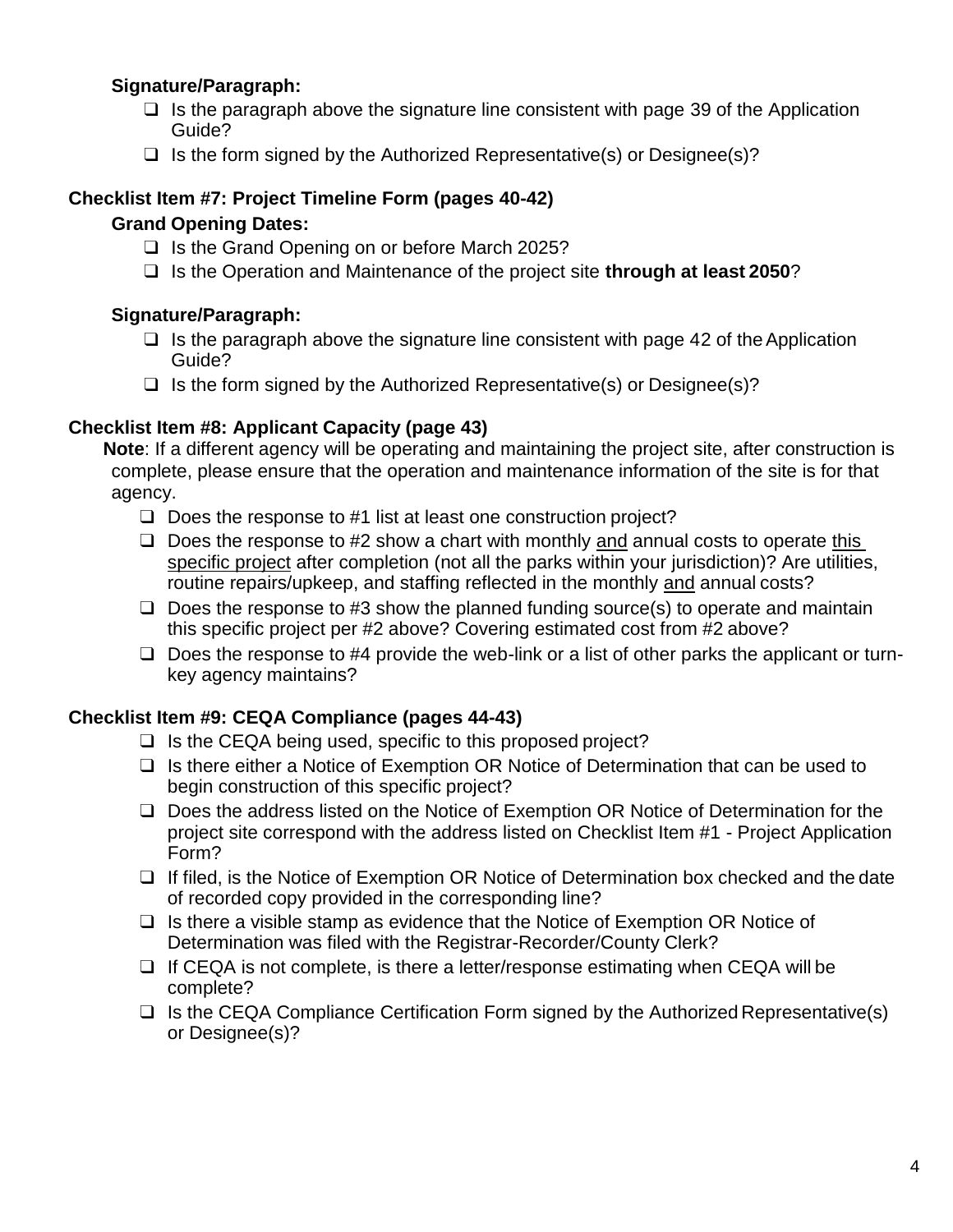#### **Checklist Item #10: Project Site Ownership (page 46)**

 $\Box$  Is all of the parcel information, including what comprises the entire park boundary, provided in the response to Checklist Item #10?

#### **Land Owned by Applicant:**

 $\Box$  Is a copy of the deed, deed recordation number, title report, or current county assessor's parcel map included for each parcel of the park that shows ownership by the applicant?

# **Acquisition:**

- ❑ Does the copy of the county assessor parcel map match the parcels listed on Checklist Item #5 - Grant Scope/Cost Estimate Form?
- $\Box$  Is there a letter from the landowner showing non-legally binding intent to sell if the grant is awarded?
	- $\Box$  Or a document showing the land is available for sale?
	- ❑ Or that the land is a donation?

#### **Note:**

- A. Land cannot be purchased by the Grant for more than the appraised value *and*
- B. An appraisal and written concurrence by an independent third party Certified General (AG) appraiser per [www.orea.ca.gov](http://www.orea.ca.gov/) must be provided before the RRT grant agreement will be issued**.**

### **Lease or Other Land Use Agreement with Landowner:**

- ❑ Does the Land Tenure/Lease Agreement meet all requirements on pages 2-3 of the Lease Agreement and Turn-Key Projects document posted on the RRT website?
- $\Box$  Is a Lease Agreement between the applicant and the landowner provided?
- $\Box$  If the Lease Agreement cannot be signed at the time of the application deadline, is a letter provided signed by the Authorized Representative(s) or Designee(s) and the landowner that commits to sign the Lease Agreement should the grant be awarded?
	- ❑ Is the draft of the Lease Agreement (without signatures) provided?
	- ❑ Is a Lease Agreement Form Checklist with corresponding page numbers to the items in the lease provided?
	- ❑ Does the lease meet all requirements on the Lease Agreement Form Checklist?

### **Turn-Key Agreement:**

- ❑ Does the Turn-Key Agreement meet all requirements on page 5 of the Lease Agreement and Turn-Key Projects document posted on the RRT website?
- $\Box$  Is the transferee an eligible entity as explained on page 5?
- ❑ Does the Authorizing Resolution from the applicant meet the requirements as explained on page 5?
	- $\Box$  Is the Authorizing Resolution from the landowner (eligible transferee) included as explained on page 5?
- ❑ Does the agreement between the applicant and the transferee meet the requirements at the bottom of page 5?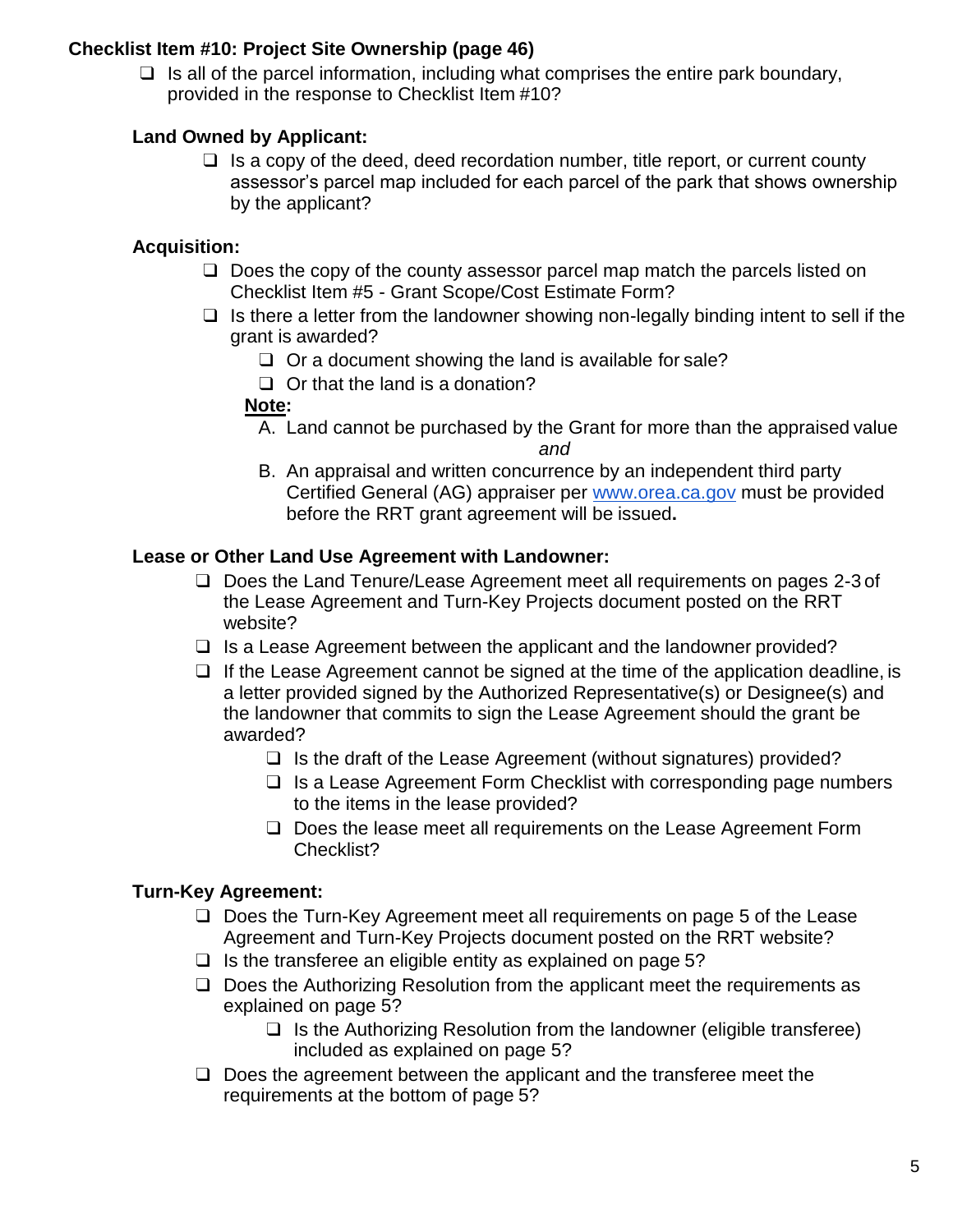### **Checklist Item #11: Concept Level Site Plan (page 47)**

- ❑ Is each Recreation Feature and Major Support Amenity shown in Project Selection Criteria #4 and on Checklist Item #5 - Grant Scope/Cost Estimate Form provided on the Concept Level Site Plan?
- ❑ Is the Site Plan legible?
- ❑ Is a Site Plan legend/key provided to visually explain all symbols used on the Site Plan? To help locate your site within the park property, it is often useful to include a north arrow or street names adjacent to the park boundary.
- $\Box$  If the GRANT scope includes construction of a building(s):
	- $\Box$  Has the total square footage of the building and the function and approximate square footage of each space designated for recreation been listed?
	- ❑ Does the new building construction consume less than 50% of the park's total outdoor area?
	- ❑ Is at least 75% of the new indoor constructed area designated for public recreation space?
		- ❑ If more than 25% of the proposed center's square footage is devoted to non-public recreation space, has a different committed funding source been identified and included on the Funding Sources Form?
		- □ Has an explanation been attached along with the Site Plan?

### **Checklist Item #12: Photos and Copyright License Agreement (pages 47-48)**

- ❑ Is the Copyright License Agreement signed? (This may be signed by someone other than the Authorized Representative.)
- ❑ Do the photographs of the site include the surrounding area? **Note:** Photos will be uploaded into the online application system instead of placing the photos on 8  $\frac{1}{2}$ " x 11" sheets.
- ❑ Are captions, labels or file names provided for each photo to orient the reviewer?
- $\Box$  Is there at least one panoramic photograph that captures as much of the project site as possible with a background point of reference for potential before and after photographs?

#### **Checklist Item #13: Project Location Map (page 49)**

- ❑ Are streets and highways that are adjacent to the project site identified on the Project Location Map?
- ❑ Does the Project Location match the project site identified in the CFF?

#### **Checklist Item #14: Conservation Corps Consultation Review (page 49)**

- ❑ Are Conservation Corps Consultation Review Forms received from **both** the California Conservation Corps **and** the California Association of Local Conservation Corps included in the Application?
- ❑ Is the Conservation Corps' documentation of proposed project work, with costs, included? If unable to obtain documentation, can you send in proof of communication, such as emails, seeking information and any responses received?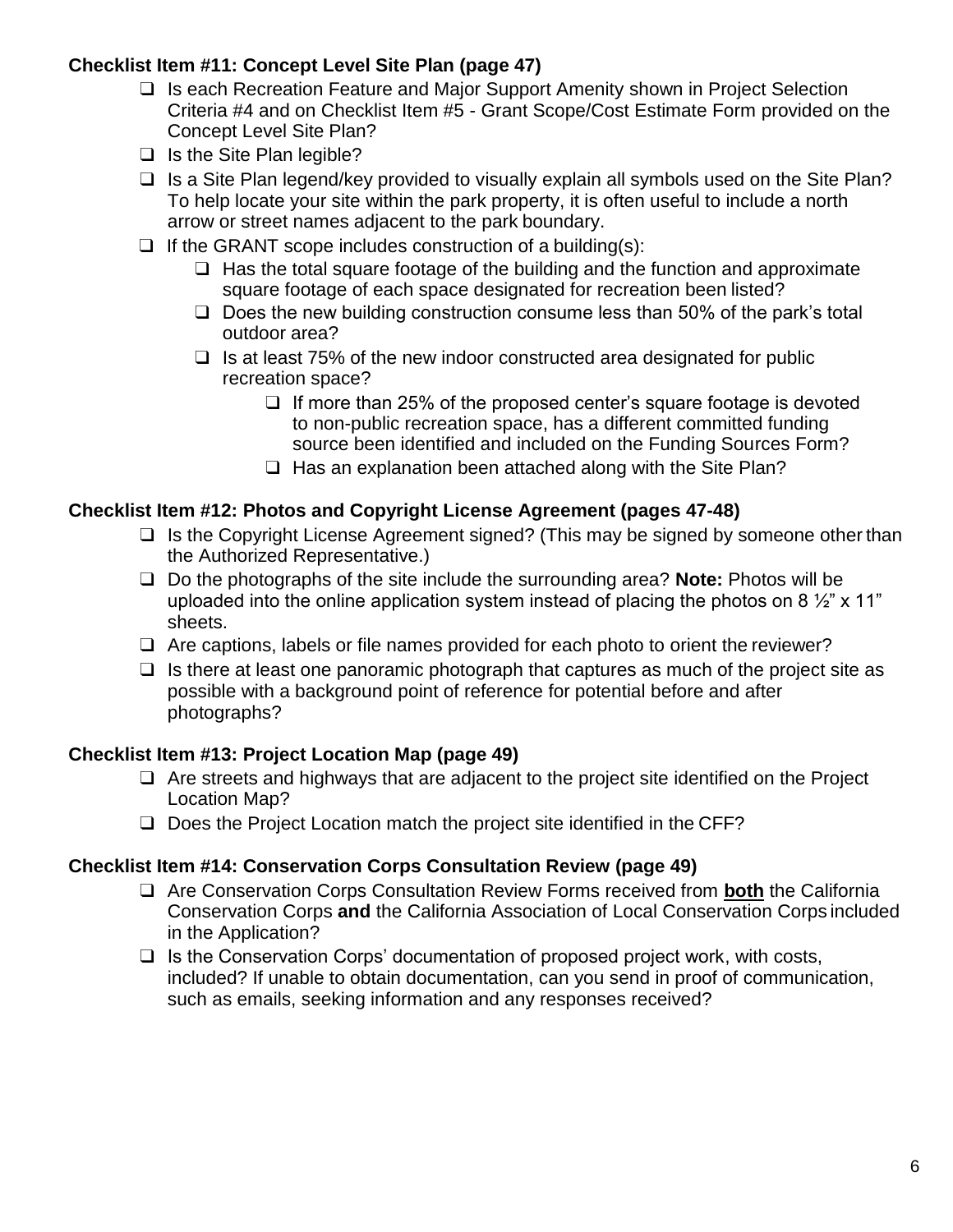### **Project Selection Criteria**

Project Selection Criteria, Checklist Item #2, can be found on **pages 14-30 of the Application Guide, with Project Selection Criteria Guidance on pages 55-64**. Below are items to confirm when putting together your application.

### **Project Selection Criterion #1 - Median Household Income and Low Population Density**

- ★ The CFF Report must be generated with the pin located in or on the proposed park's boundary. Follow the Community FactFinder Handbook at [www.parks.ca.gov/rrt.](http://www.parks.ca.gov/rrt)
- ★ Ensure that the information listed for Median Household Income of the project site matches the CFF Report that was submitted with the Application.
- $\star$  Ensure that the information listed for the Total Population surrounding the project site matches the CFF Report that was submitted with the Application.
	- The FactFinder Report ID Number listed should match the CFF Report that was submitted with the Application.

#### **Project Selection Criterion #2 – Residents Health and Significant Visitor Attraction**

- $\star$  Part A: Responses should be presented as narratives. Provide written accounts to tell the story about the project benefits not covered in the rest of the Project Selection Criteria. Use the prompts in the chart format shown on page 16 in the Application Guide. As a reminder, this is the opportunity to discuss community information that **cannot** be expressed through numbers and statistics. Numbers and statistics are not required.
- $\star$  Responses should discuss how the project will benefit each health and quality of life condition listed (i.e. Physical Activity, Cultural Enrichment, Environmental Education, Economic Gain and Advancing Solutions to Prevent Displacement). See Application Guide pages 55-56 for additional guidance.
- ★ Discuss solutions to prevent economic displacement or indicate no economic displacement will occur as a result of the project. See page 56 in the Application Guide.
- ★ Part B: Responses should identify each proposed recreation feature, and describe how each feature will be a significant resource that attracts visitors and strengthens the local economy.

### **Project Selection Criterion #3 – New Recreation Feature(s)**

- $\star$  Ensure that the correct type of project (e.g., new recreation feature(s), renovation of recreation feature(s), major support amenity(s)) matches the box checked/selected for Criterion #3.
- $\star$  Is the total cost of the Recreation Feature(s)/Major Support Amenity(s) included in the response?
- ★ If there is a combination of renovation and new features, are the Recreation Feature(s)/Major Support Amenity(s) identified as being renovated or new consistent with the Grant Scope/Cost Estimate Form?

#### **Project Selection Criterion #4 – Design Input**

Review the *[Designing Parks Using Community Based Planning](https://www.parksforcalifornia.org/planning_guide)* and the *[Community Based](https://www.parks.ca.gov/pages/1008/files/Interim_Guidance_for_Community.Based_Planning_Meetings_during_COVID19_12.28.2020.pdf)  [Planning During COVID-19](https://www.parks.ca.gov/pages/1008/files/Interim_Guidance_for_Community.Based_Planning_Meetings_during_COVID19_12.28.2020.pdf)* guidance documents for additional insights and guidance for Project Selection Criteria #4. These two documents will be available under Technical Assistance at [www.parks.ca.gov/rrt.](http://www.parks.ca.gov/rrt)

- ★ Does the response include the locations, dates, and address for the design input meetings?
- ★ Did the meetings occur AFTER June 5, 2018 and before the application deadline?
- $\star$  Does the response identify the number of residents as well as age groups that participated in the combined set of meetings and other engagement techniques? General descriptions are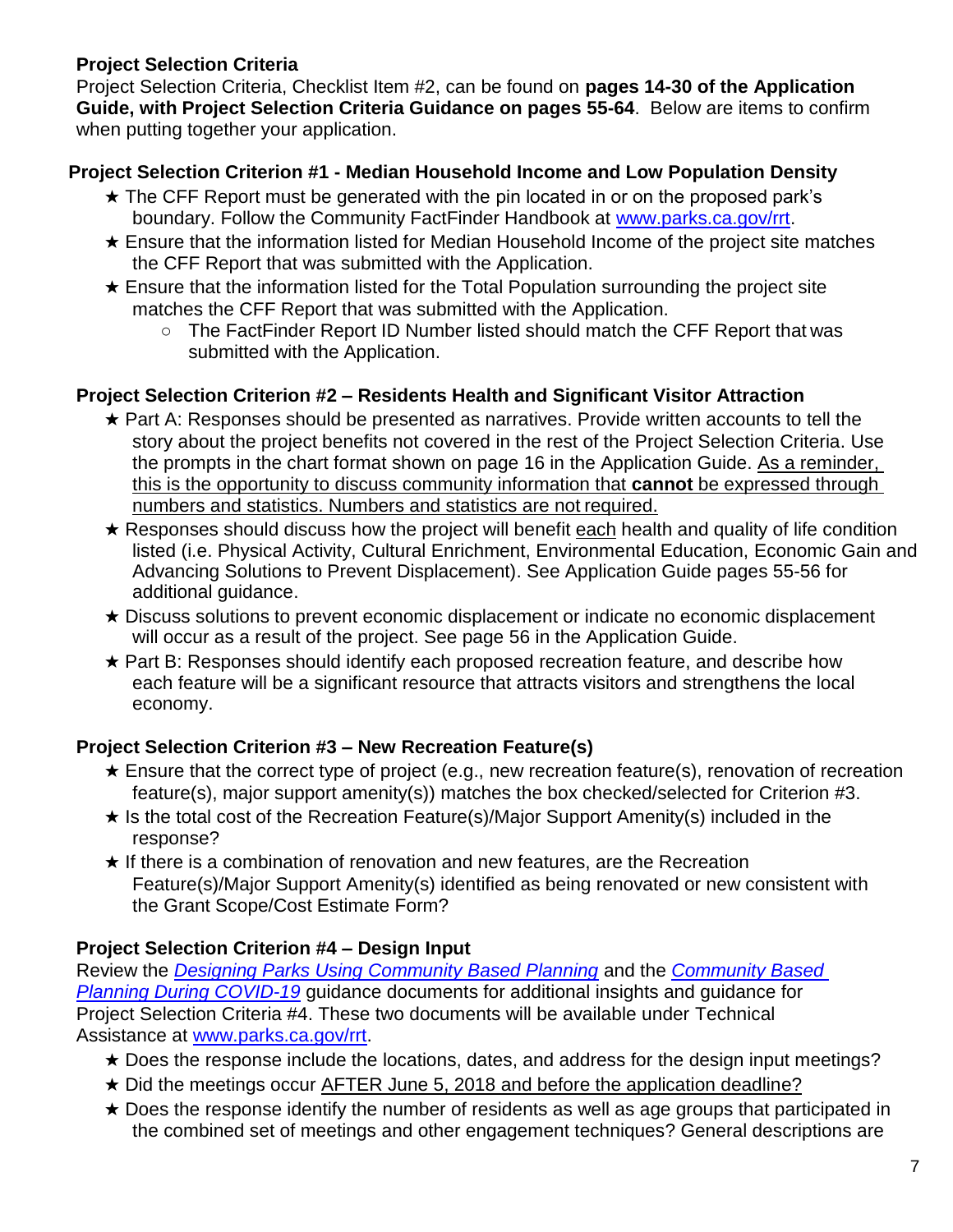allowed such as "adults 55+," "teens," "pre-teens, 10-12," "families with small children," etc.

- ★ The response should describe the process for HOW the residents were encouraged to provide their design ideas.
- ★ Does the response list the community's approved design ideas? **Do not list only recreation features.** Only list items that will be included in the proposed project and have their costs included on the Grant Scope/Cost Estimate Form.
	- If the community's selected recreation features are "playground, public art, and soccer field," then the required response should list the design ideas (such as ways to enhance the function, materials, themes, color, size, shape, location, etc.) for the playground, public art, and soccer field.

# **Project Selection Criterion #5 - Employment or Volunteer Opportunities**

- ★ Does the response indicate the Employment or Volunteer Opportunities for residents that have occurred or will occur **between June 5, 2018 and project completion**?
	- The employment or volunteer outdoor learning opportunities for the residents and/or Corpsmembers need to be specific to the project scope.
	- This means during the pre-construction design phase, or construction phase, only.
	- Keep in mind, no points will be given for Employment or Volunteer Opportunities that will provide for long-term operation and maintenance after project completion. Please only list opportunities during the project's pre-construction design and construction.
- ★ Does the response include a clear strategy for how residents from disadvantaged community will be targeted for employment or volunteer opportunities?

### **Project Selection Criterion #6 - Partnerships or Committed Funding**

- ★ Does the response indicate Partnerships or Committed Funding occurring **between June 5, 2018 and project completion?**
	- Partnerships or Committed Funding need to be specific to the project by providing volunteer hours, or materials, or funding for Design, Pre-Construction, land Acquisition, or Construction as listed on page 23 of the Application Guide.
	- Keep in mind, no points will be given for Partnerships or Committed Funding that will provide for long-term operation and maintenance after project completion.

### **Project Selection Criterion #7 - Environmental Design**

- ★The response for landscaping must include both a discussion of how the landscaping minimizes the use of toxic pesticides AND inorganic fertilizers for maximum ranking for Criterion #7A.4.
- $\star$  In #7B do not repeat techniques listed in #7A. Each technique should only be included once in the response.
- $\star$  Only complete #7C as an alternative to #7A and #7B.

# **Project Selection Criterion #8 - Public Use Fees and Hours of Operation**

- ★ Does the response clearly identify any features with differing hours of operation?
- ★ If costs are associated with the overall project site or with certain recreation features, please list all fees, including entrance, parking, and recreation feature fees.

# **Project Selection Criterion #9 – Community Challenges and Project Readiness**

★ Part A: Responses should be presented as narratives. Provide written accounts to tell the story about the project challenges not yet covered in the rest of the Project Selection Criteria. Use the prompts in the chart format shown on page 29 in the Application Guide. As a reminder, this is the opportunity to discuss community information that **cannot** be expressed